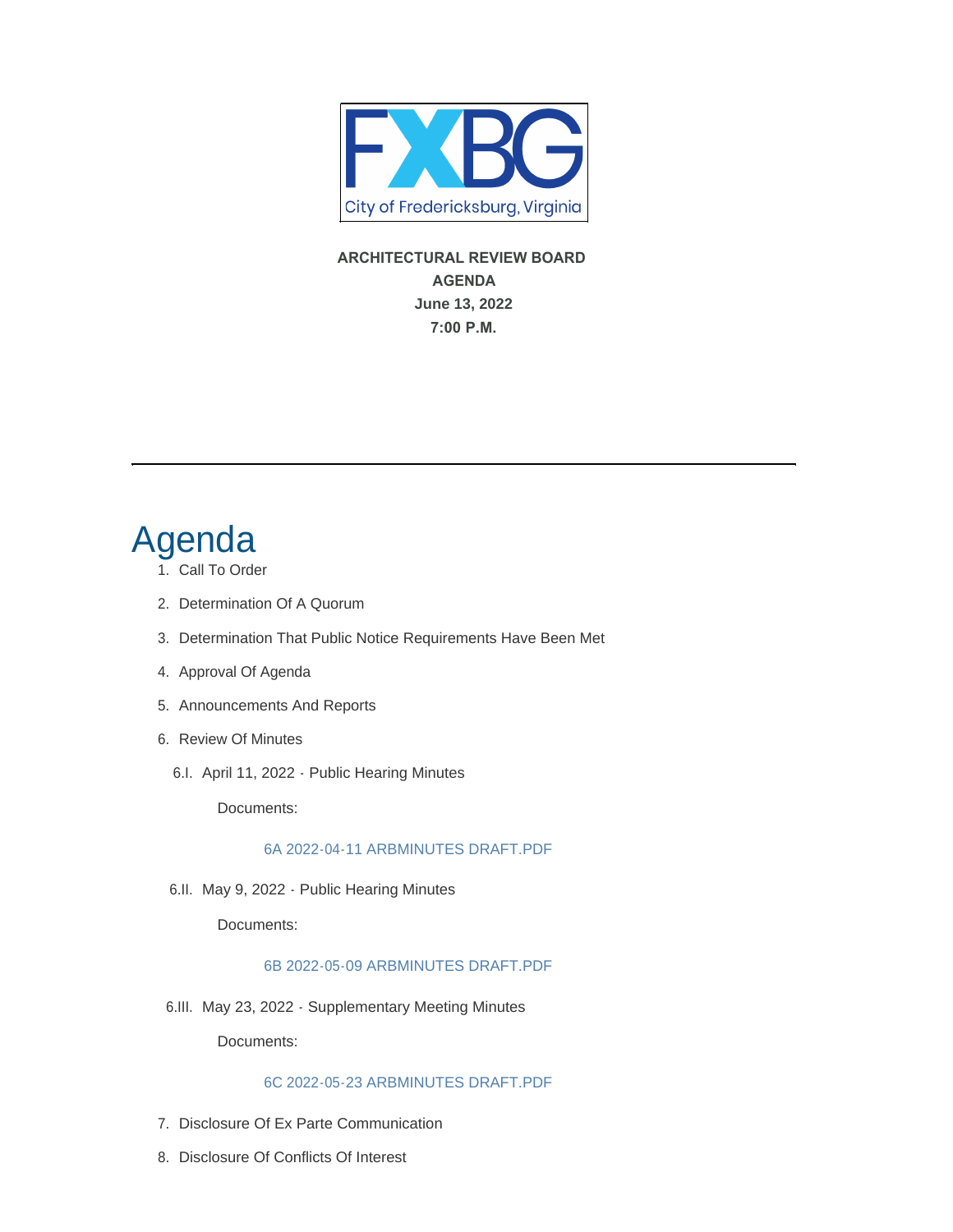- 9. Consent Agenda
	- 9.I. COA FY22-0062 918 Caroline Street Sign Installation

Documents:

[9A COA FY22-0062\\_ADMINISTRATIVEREVIEW\\_918 CAROLINE STREET-](https://www.fredericksburgva.gov/AgendaCenter/ViewFile/Item/15362?fileID=12443)SIGNED.PDF

10. Reconsideration Of COA FY22-0046 At 1107 Princess Anne Street (Demolition Component) Regular Meeting

Documents:

[10 COA FY22-0046\\_ARBMEMO\\_DEMO RECONSIDERATION\\_1107 PRINCESS](https://www.fredericksburgva.gov/AgendaCenter/ViewFile/Item/15430?fileID=12475)  ANNE STREET\_06-13-2022\_REVISED.PDF

- 11. Public Hearing
	- 11.I. Continued Applications
		- COA 2020-04 1005 Sophia Street 11.I.i.

Documents:

[11A COA 2020-04\\_ARBMEMO\\_1005 SOPHIA STREET\\_06-08-](https://www.fredericksburgva.gov/AgendaCenter/ViewFile/Item/15364?fileID=12445) 2022\_REVISED.PDF

COA FY22-0046 - 1107 Princess Anne Street 11.I.ii.

Documents:

[11B COA FY22-0046\\_ARBMEMO\\_1107 PRINCESS ANNE STREET\\_06-](https://www.fredericksburgva.gov/AgendaCenter/ViewFile/Item/15380?fileID=12451) 13-2022.PDF

- 11.II. New Applications
	- COA FY22-0061 301 Charles Street 11.II.i.

Documents:

[11C COA FY22-0061\\_ARBMEMO\\_301 CHARLES STREET\\_06-13-](https://www.fredericksburgva.gov/AgendaCenter/ViewFile/Item/15365?fileID=12446) 2022.PDF

COA FY22-0063 - 1501 Caroline Street 11.II.ii.

Documents:

[11D COA FY22-0063\\_ARBMEMO\\_1501 CAROLINE STREET\\_06-13-](https://www.fredericksburgva.gov/AgendaCenter/ViewFile/Item/15366?fileID=12447) 2022.PDF

COA FY22-0064 - 503 Sophia Street 11.II.iii.

Documents:

[11E COA FY22-0064\\_ARBMEMO\\_503 SOPHIA STREET\\_06-13-2022.PDF](https://www.fredericksburgva.gov/AgendaCenter/ViewFile/Item/15367?fileID=12448)